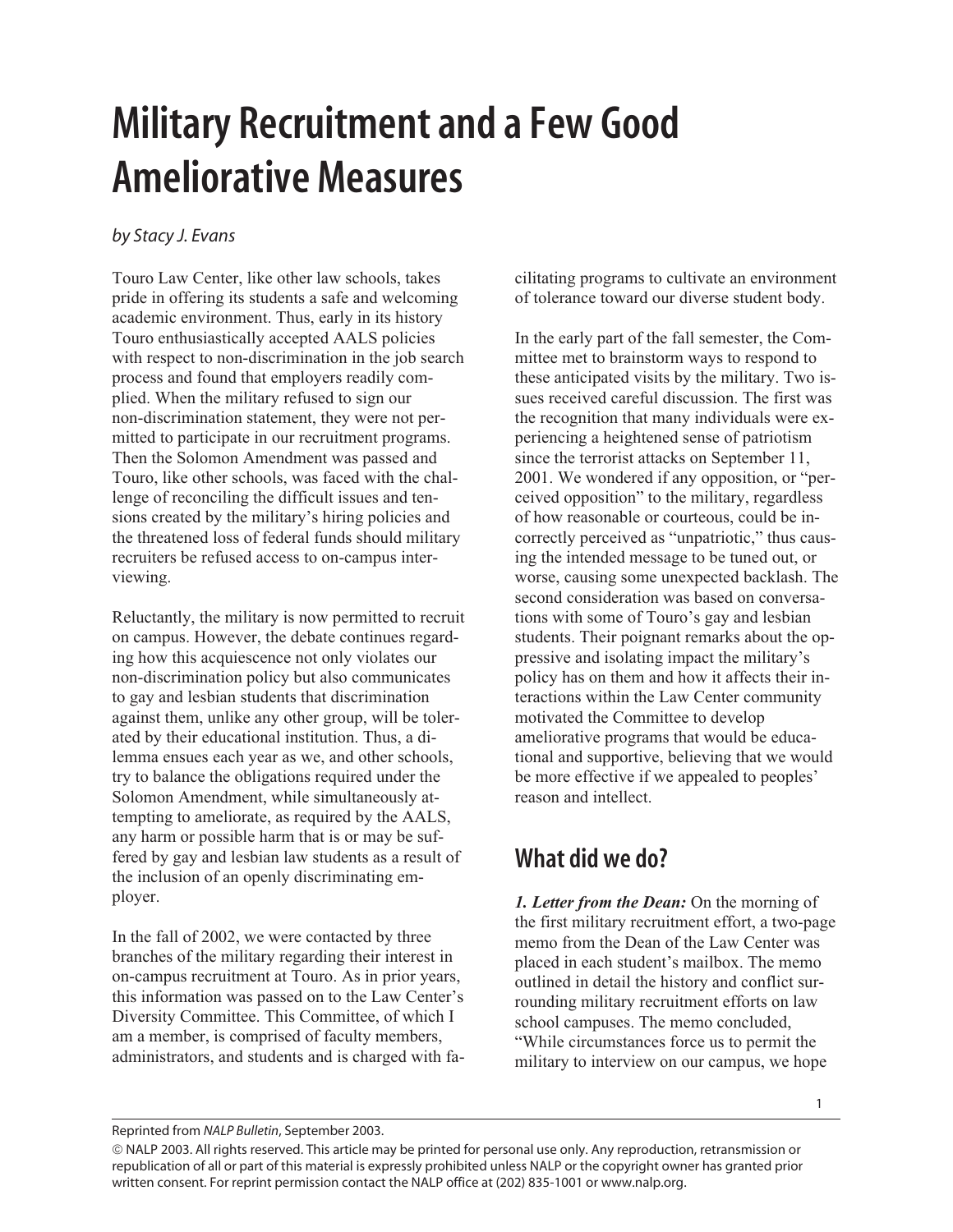this action will in no way diminish our welcome to the gay and lesbian members of the Touro community. Those who are part of the Touro community, as either students or employees, are valued by all of us, regardless of race, color, national origin, religion, sex, age, disability, or sexual orientation."

*2. Luncheon with Student Leaders:* The Diversity Committee hosted a luncheon with the leaders of all student organizations, where the various issues surrounding military recruitment were explained and discussed. At the end of the meeting, each student representative agreed to go back to his or her organization to relay what was discussed at the luncheon and seek a show of solidarity from its members for the ameliorative activities scheduled to take place at the school on the specific recruitment days.

*3. Letter from the Chair of Diversity Committee:* This memo, which was placed in each student's mailbox, outlined the difficult issues surrounding on-campus recruiting by the military, briefly set forth the on-campus interview schedule for military recruiters, and requested that the Law Center community join together "in an expression of our commitment to welcoming and supporting *ALL* of the students attending Touro by wearing a No-Discrimination button." The memo pointed out that "by wearing a button, we are not protesting the military, but rather expressing our disapproval of a discriminatory policy." The memo went on to state that "to express opposition to discrimination is one of the highest forms of patriotism."

*4. Faculty Resolution:* In anticipation of the military's presence on campus, the faculty decided to issue a formal statement, which was posted in public spaces throughout the building. The statement indicated the faculty's intention "to treat all students, regardless of race, gender, religion, age, or sexual orientation, with dignity and equality and condemns the policy of the U.S. Military that discriminates against our students on the basis of their sexual orientation."

*5. A Show of Solidarity:* On the morning of each military recruitment day, red, white and blue buttons, with the words "**No Discrimination**" were

distributed to students by faculty, administrators, and students, who were also available to answer any questions or concerns raised by students.

*6. Getting the Message Out:* Banners condemning discrimination against gays and lesbians were hung throughout the school and in the interview rooms.

*7. Supporting our LGBT Students:* Additional funds were provided to our LGBT students to permit them to host a program called "Defining Family," which included speakers from around New York State. They also displayed tri-fold display boards and posters throughout the building, including public spaces where students are generally not permitted to display organizational information. The students were particularly creative, preparing photo/text displays with vignettes of distinguished servicemen and servicewomen who were discharged from military service because they were gay or lesbian.

*8. Diversity Day:* In conjunction with the Student Bar Association, a diversity day celebration was held in the Law Center cafeteria with members of each student bar organization, including the LGBT students.

*9. To Serve with Honor:* A video of the Margaret Cammermeyer Story, which profiled a decorated Vietnam veteran who was discharged from the military for confessing that she was a lesbian, was run in the cafeteria several times on the day of the military recruitment.

## **The response . . .**

Approximately 50% of students wore or otherwise displayed the "*No-Discrimination*" buttons — some for days. Many shared that they were unfamiliar with this issue and were surprised that such overt discrimination still existed. Some students hung up pro-military signs, which remained on display alongside the

Reprinted from *NALP Bulletin*, September 2003.

 NALP 2003. All rights reserved. This article may be printed for personal use only. Any reproduction, retransmission or republication of all or part of this material is expressly prohibited unless NALP or the copyright owner has granted prior written consent. For reprint permission contact the NALP office at (202) 835-1001 or www.nalp.org.